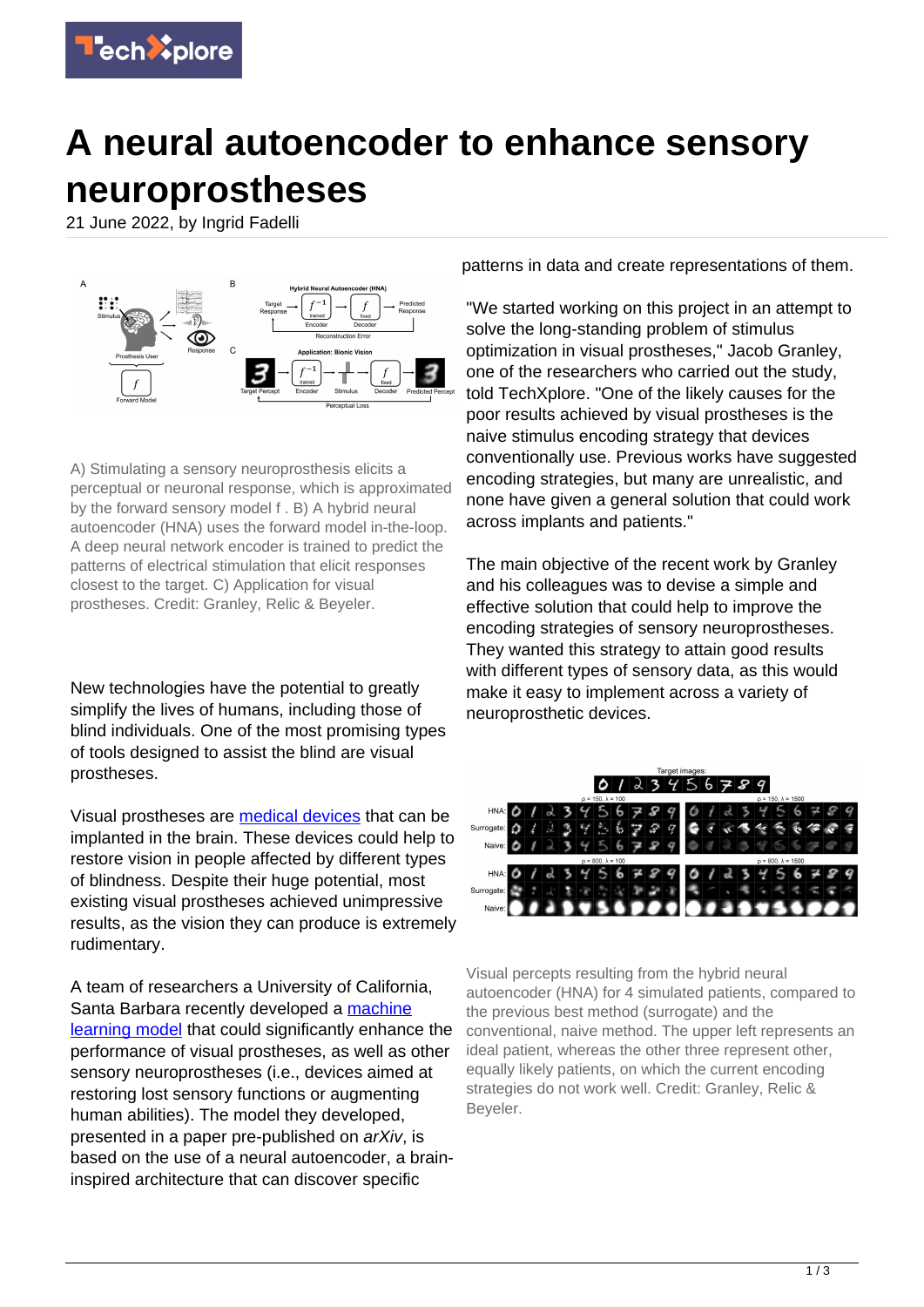

"Our main idea was to utilize a sensory model, which describes the perceptions or neural responses resulting from stimulation, in-the-loop within a [deep neural network](https://techxplore.com/tags/deep+neural+network/)," Granley explained. "The neural network was trained to output stimuli that, when fed through the sensory model, achieve the desired target response. Thus, the system is a hybrid autoencoder, where the encoder is a learned Michael Beyeler, Hybrid neural autoencoder for [neural network](https://techxplore.com/tags/neural+network/), and the decoder is the fixed sensory model."

So far, the researchers evaluated the performance of their neural autoencoder-based approach in the context of visual neuroprostheses. They found that © 2022 Science X Network it achieved remarkable results, consistently leading to higher-quality visual perceptions across a wide range of virtual patients, which is a significant step forward in the path towards attaining reliable bionic vision.

The neural encoder created by the Granley and his colleagues generated far more convincing visual stimuli than other conventional encoding strategies, using the same training datasets. Notably, it could also easily be applied other neuroprostheses that can be described using a sensory model, including those designed to enhance the senses of hearing and touch.

"I'm excited about the potential broader impact of our framework," Granley said. "We were able to demonstrate the benefit gained by 'closing the loop on perception,' or in other words, including in-theloop a model of the effects of stimulation on the patient's perception. This could be useful for a variety of prostheses. For example, cochlear implants could use this framework to improve auditory perceptions."

The model introduced by this team of researchers could eventually be used by developers to improve the quality of the vision enabled by visual neuroprosthetic devices. In addition, it could be applied to existing [prosthetic limbs](https://techxplore.com/tags/prosthetic+limbs/) to produce more convincing feelings of cutaneous touch in patients who are missing specific limbs or have undergone amputations.

"In this project, we only used virtual, simulated patients," Granley added. "In the future, I would like

to test our encoder on human patients with implanted visual prostheses. If we could attain the same improvement on real patients, then this would mark a huge step towards restoring vision to millions of people suffering from blindness."

 **More information:** Jacob Granley, Lucas Relic, sensory neuroprostheses and its applications in bionic vision. arXiv:2205.13623v1 [cs.LG], [arxiv.org/abs/2205.13623](https://arxiv.org/abs/2205.13623)